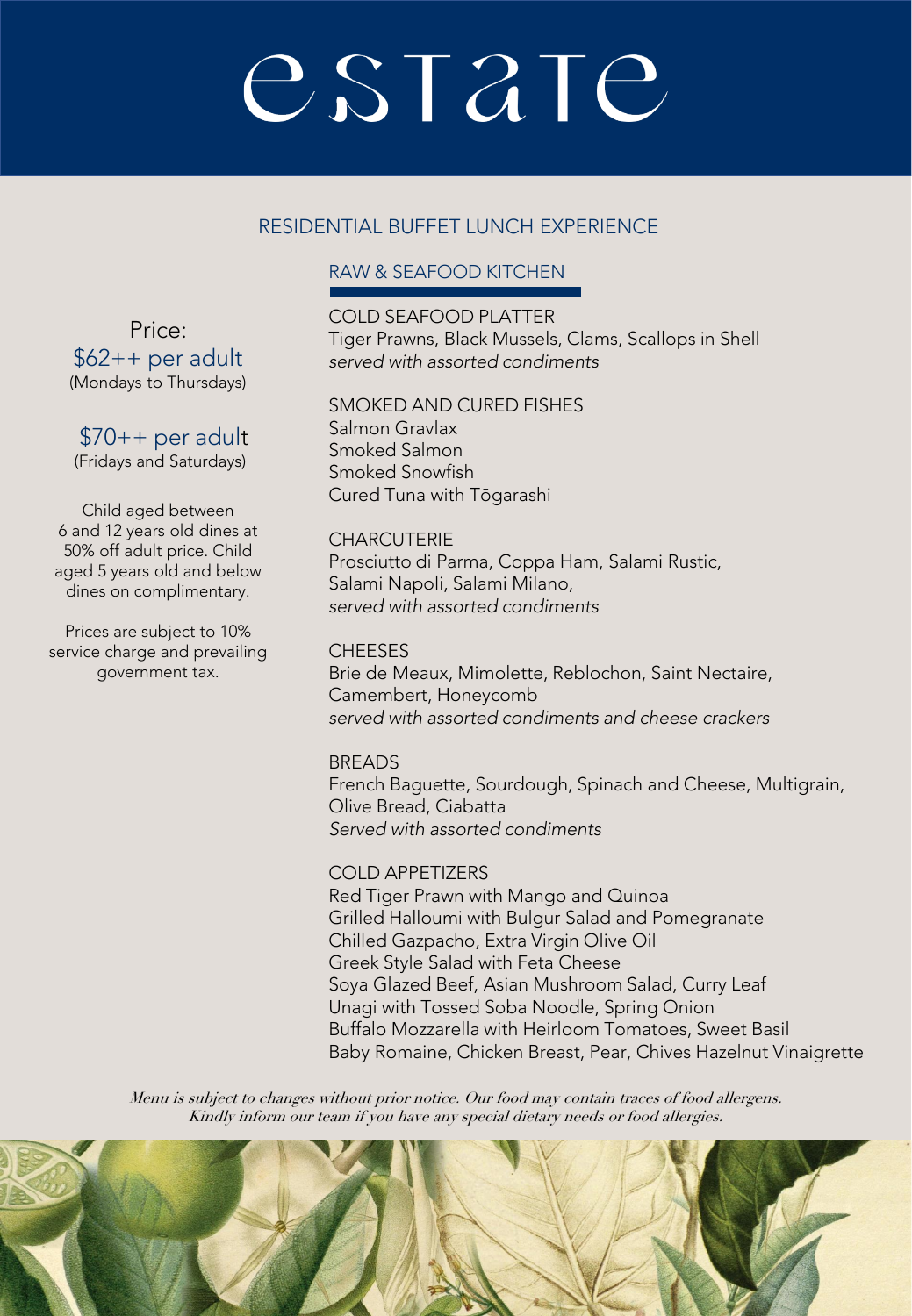estate

#### SALAD BAR

#### SELECTED GREENS OF THE DAY

BEANS & SEEDS Corn, Kidney Beans, Black Beans, White Beans, Chick Peas, Quinoa, Lentils, Mung Bean, Black Eyed Peas, Bulgur

PROTEINS Chicken Breast, Ground Roasted Beef, Roasted Turkey, Baked Fish, Hard Boiled Eggs, Cottage Cheese

#### **CONDIMENTS**

Avocado, Cherry Tomatoes, Yellow Tomatoes, Cucumber, Carrot, Red Radish, Asparagus, Snow Peas, Alfalfa Sprout, Snow Sprout, Yellow Tomato, Beetroot, Caper Berry, Capers, Kimchi, Wakame, Crouton, Bacon

**DRESSINGS** 

Balsamic Dressing, Thousand Island Dr, Raspberry Vinaigrette, Three Mustard Dr Baby Romaine, Crouton, Bacon, Parmigiano Reggiano, Caesar Dr.

SOUPS

Double-boiled Herbal Chicken Soup Butternut Pumpkin Soup

Menu is subject to changes without prior notice. Our food may contain traces of food allergens. Kindly inform our team if you have any special dietary needs or food allergies.

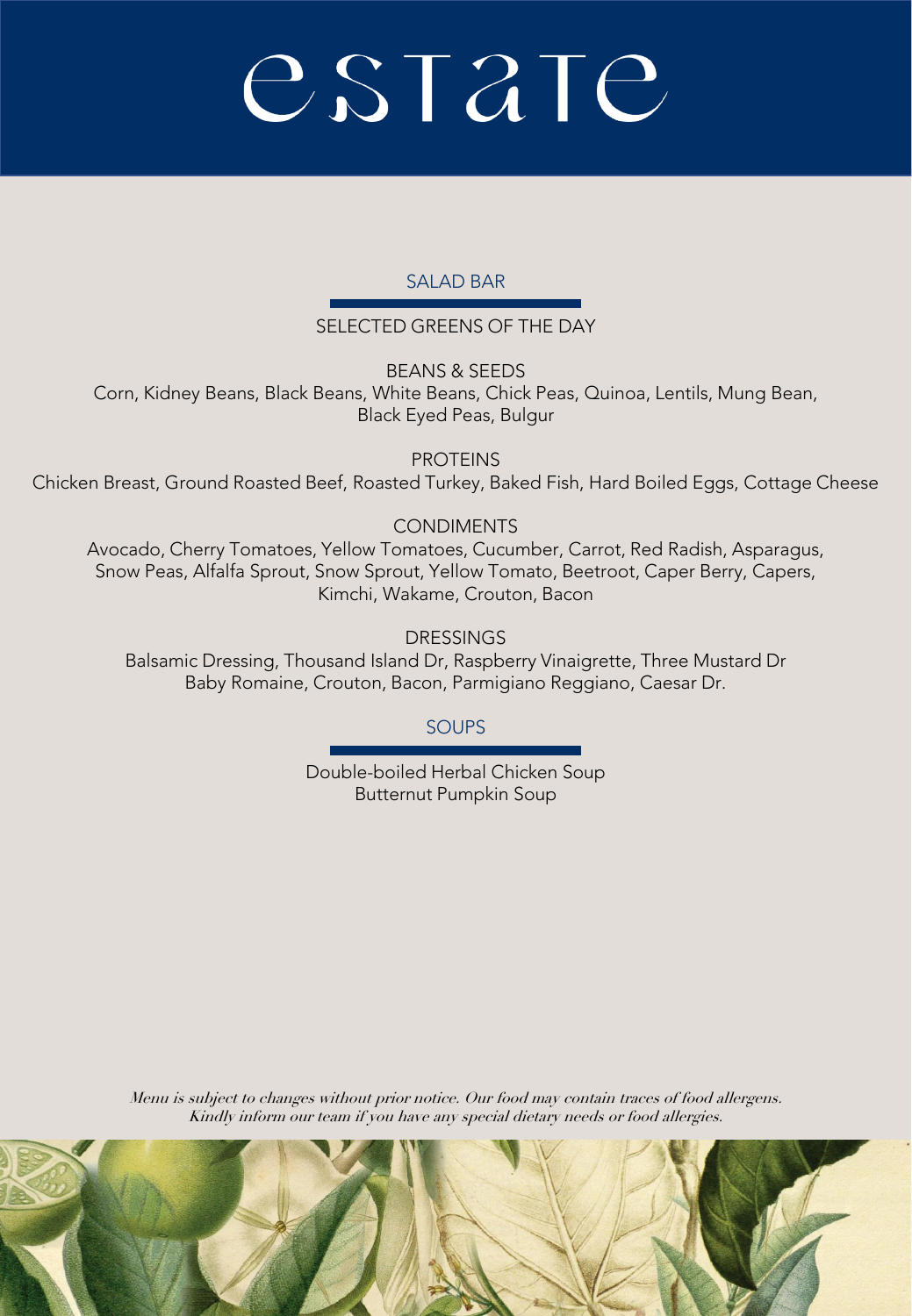# estate

#### WESTERN & GRILL KITCHEN

WILD MUSHROOM RISOTTO Parmigiano Reggiano, Truffle Oil

CARVING STATION Herb-marinated Roast Beef Sirloin Peruvian-style Roasted Organic Chicken Mediterranean Baked Salmon Smoked Roasted Pork Belly

SIDES Truffle Mashed Potato, Grilled Asparagus Mediterranean Sautéed Vegetables, Grilled Caramelized Corn

**SAUCES** Natural Jus, Caper Sauce, BBQ Sauce, Citrus Butter Sauce

#### NOODLE KITCHEN

SUP AYAM REMPAH Potato, Carrot, Coriander, Egg Noodle, Chicken, Spring Onion, Fried Shallot

#### DIM SUM

Chicken 'Char Siew' Pau, Chicken 'Siew Mai', Crystal Dumpling

Menu is subject to changes without prior notice. Our food may contain traces of food allergens. Kindly inform our team if you have any special dietary needs or food allergies.